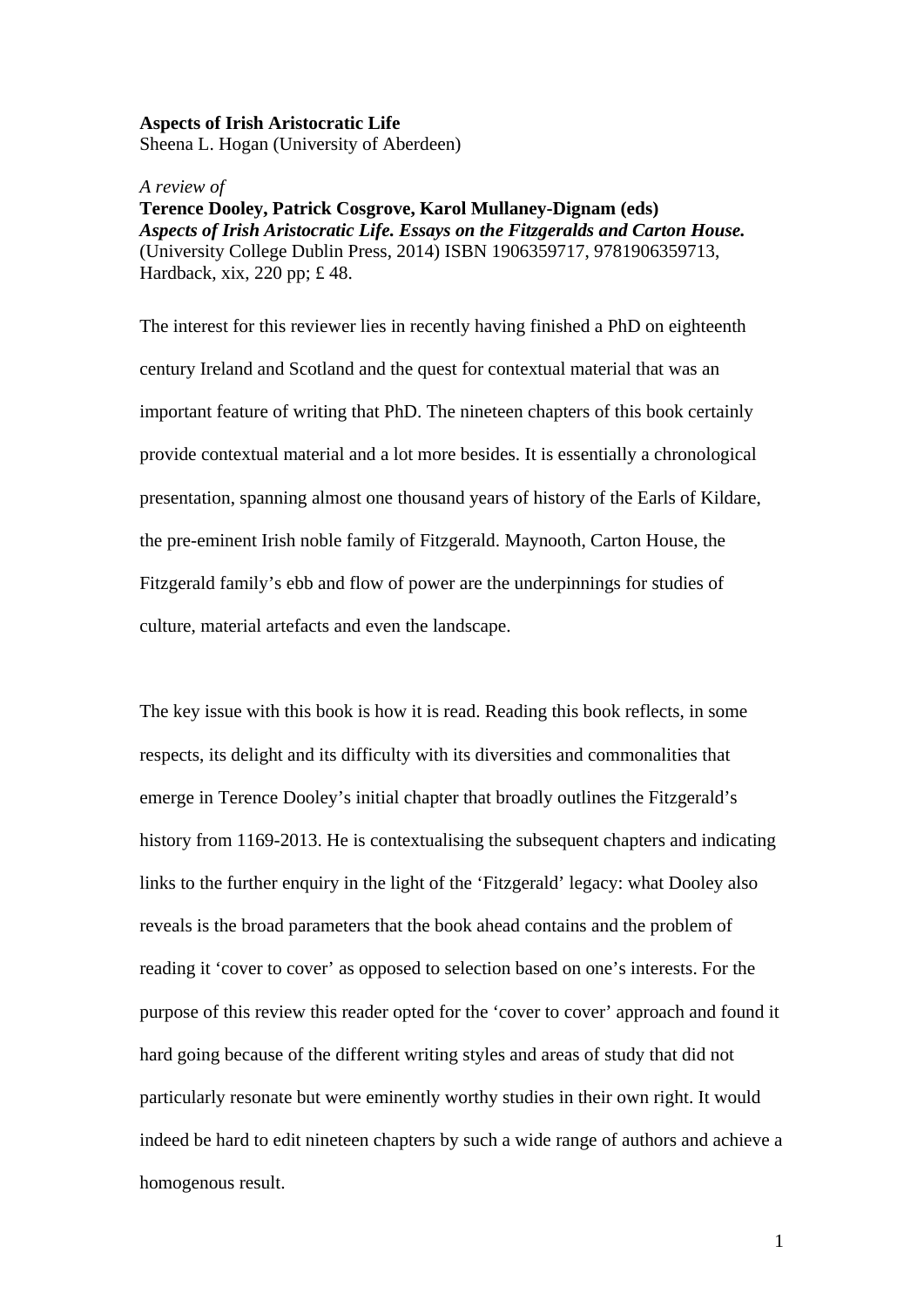The uneven tenor that emerges in the 'cover to cover' approach is typified in chapters that feel constrained because of the necessity of the short word count. This was particularly evident in Liam Chambers' twelfth chapter 'Family Politics and Revolutionary Convictions'. Chambers reframes accounts of Lord Edward FitzGerald life (1763-98) and republican revolutionary actions. Despite having access to Fitzgerald papers, more about the family influence upon his revolutionary leanings would have offered balance. There was a similar 'constrained' story for Thomas Nelson's examination of Lord Frederick Fitzgerald (1857-1924) in chapter seventeen. Perhaps this constraint was for the different and intriguing reason of a conscious lack of 'provenance' left by the last of the Fitzgeralds. Nelson, having to turn to resources outside family papers in some respects was therefore left with a drier study than could have been otherwise.

 Three chapters that in their diversity flow together and not just because of a chronological proximity are those of Mary Ann Lyons, Carol O'Connor and Colm Lennon in chapters three, four and five respectively. They form a group that apart from providing an insight into the perils and spin-offs of power broking in Tudor and Elizabethan times, reveal a family who were assured in their pre-eminence and who were therefore able to foment revolt to preserve this assurance. What this group of studies highlights is the role of women in the Fitzgerald historiography and that their chroniclers have recorded their part albeit by default. These precede chapters on landscape, music, furnishings and servants all of which provide a rich source of contextual material and indeed interesting reading for the general reader. Terence Dooley's study of rules governing servants in the eighteenth century is fascinating and

2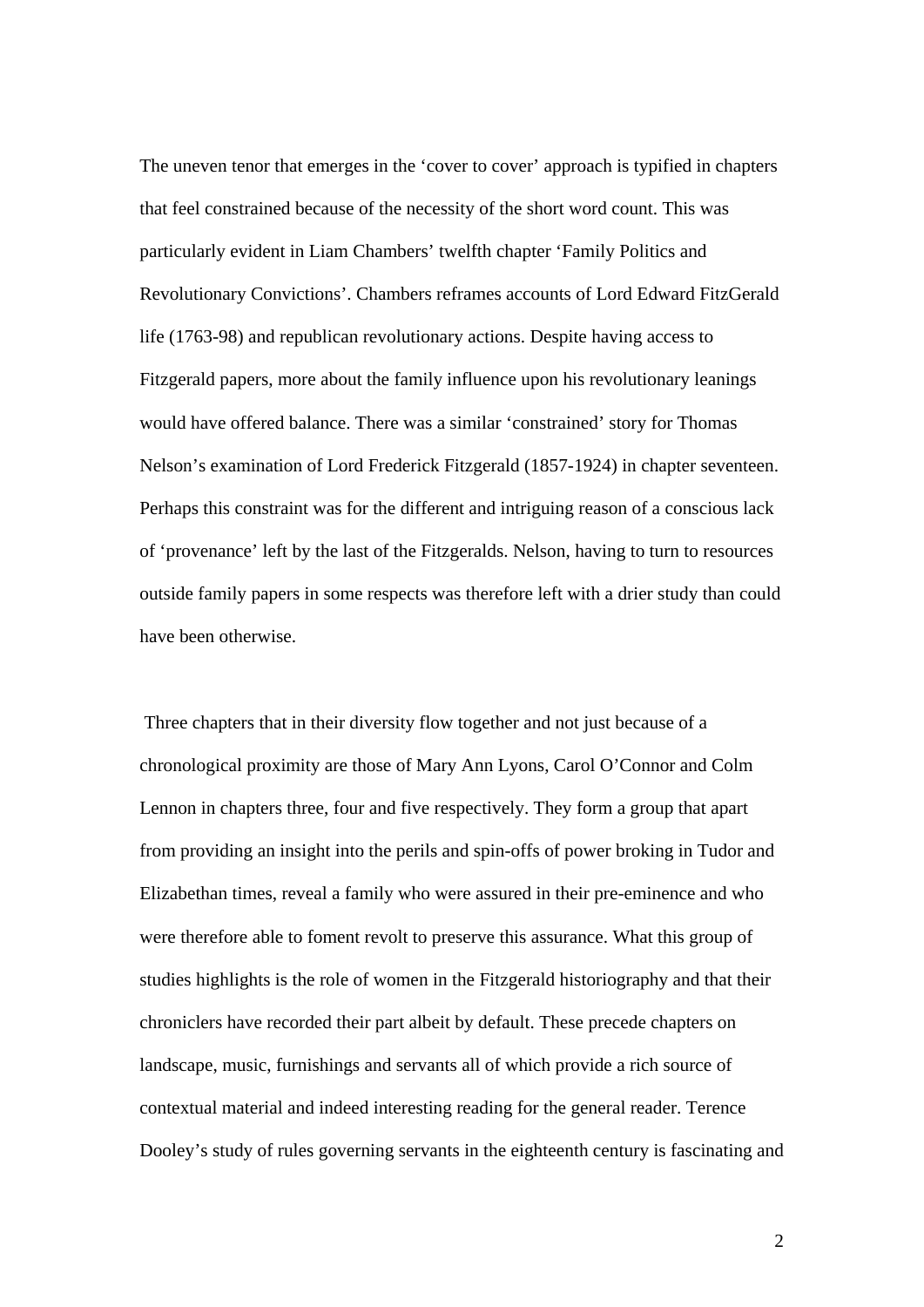indicative of a familial approach to governing a household that is comfortable and recognisable; make Mrs Beaton's methods a century later seem oppressive and draconian by comparison!

Maynooth's football tournament of 1888 heralded the rise of the Gaelic Athletic Association and Lord Frederick Fitzgerald gifted a football park to the people of Maynooth in 1900: in the context of the family and their relationship to Maynooth this is a recognisable circumstance. But times were changing and the role of the Fitzgeralds was declining in tandem. This is particularly evident in Cormac Begadon's chapter that indicates the 2<sup>nd</sup> Duke of Leinster's role in the establishment of St Patrick's College. The Old Etonian Duke's support, if rooted in limited sympathy for Catholicism, is set in a time of retrenchment in revolutionary Europe by the Irish Bishops and finances for education limited by law to tuition fees was fortuitous. In a chapter that amplifies this charting the decline in many respects of 'the old Order', Carton and the Fitzgeralds in contrast to the advent of Maynooth Arnold Horner outlines how both were changing forever. The narrative of the 'Big House' began to be lost in the in the events of the early twentieth century. The largely Nationalist and Catholic revolutionary events of the first years of the twentieth century in Ireland have served to, in some ways, occlude the historic role of the Anglo-Irish class: this book goes some way to redressing this balance.

As to the initial dilemma as to how this book should be read or used perhaps this well presented book, that any bibliophile would enjoy owning, having a hefty price tag of £48 would be difficult to afford on a student budget. So to perhaps enjoy this book as

3